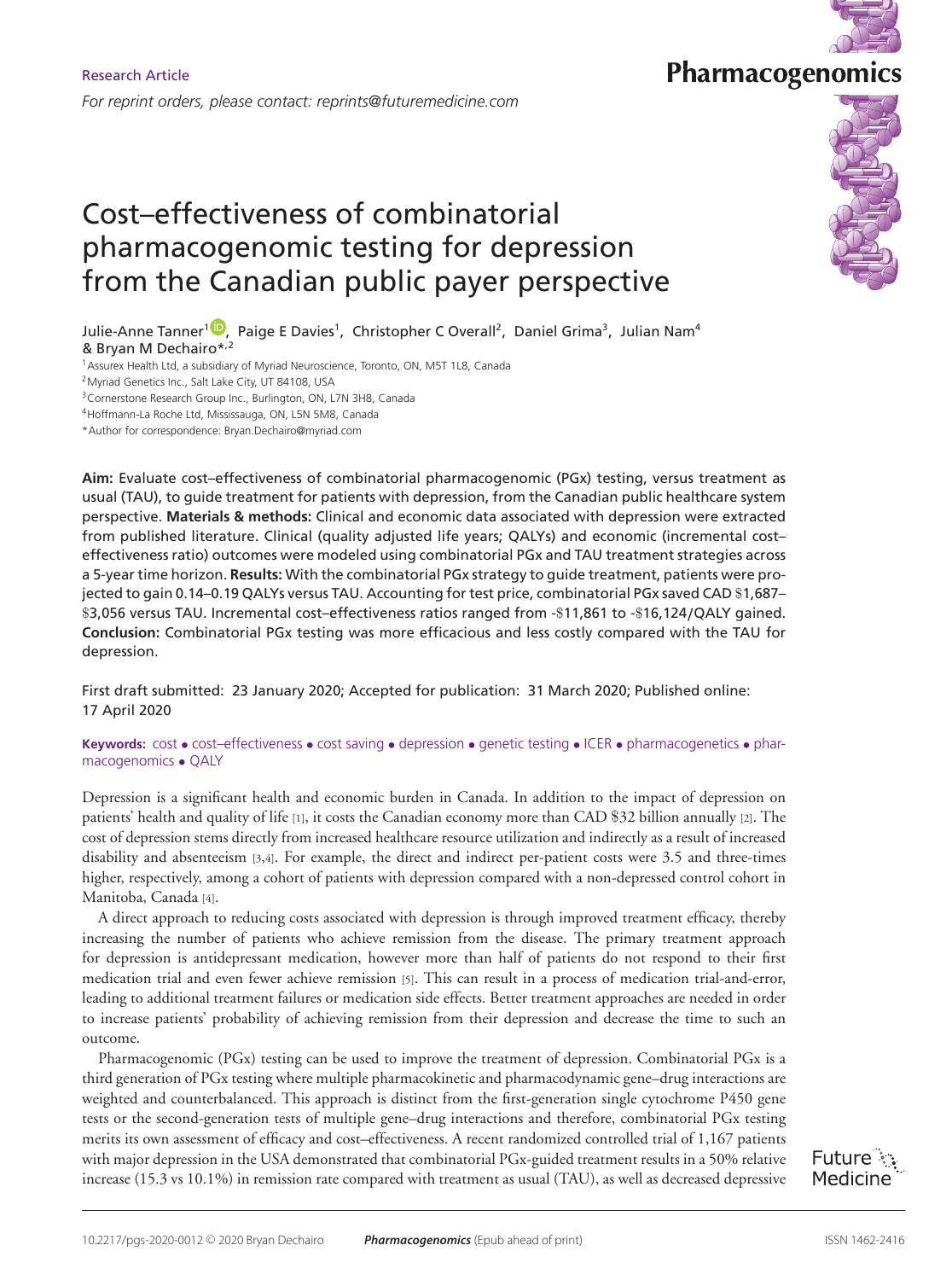

#### **Figure 1. Decision diagram and state-transition model.** CPGx: Combinatorial pharmacogenomic testing; TAU: Treatment as usual. Decision diagram and state-transition model adapted based on [13].

symptoms and greater response rate [6]. These findings are supported by several smaller USA clinical trials [7–9] and in Canada, by the large naturalistic IMPACT study that further demonstrated the clinical utility of the combinatorial PGx testing approach [10].

In addition to improving treatment efficacy, previous studies have demonstrated that combinatorial PGx testing results in significant reimbursement savings, reduction in polypharmacy and healthcare utilization and is costeffective among patients with depression in the USA [9,11–14]. However, as there are substantial differences between the USA and Canadian healthcare systems and corresponding costs [15] and there are no published data on the cost–effectiveness of combinatorial PGx testing to guide depression treatment in Canada, it is important to evaluate this in the Canadian setting.

The purpose of the current study was to evaluate the cost–effectiveness of the use of combinatorial PGx testing, compared with treatment as usual, to guide the treatment of patients with moderate-to-severe depression from the perspective of the Canadian public healthcare system, which is a publicly funded healthcare system, including universal coverage for medically necessary healthcare services.

# **Materials & methods**

# **Overview**

We have developed a model analyzing the cost–effectiveness of using combinatorial PGx testing to guide the treatment of moderate-to-severe major depression compared with using TAU. The model was based loosely on the model by Hornberger and colleagues [13], with notable modifications to include remission as the target end point for depression instead of the earlier end point, response. The model was also updated to include cycle-based transition probabilities for remission, relapse rates and a hazard ratio to allow differential rates of relapse for patients in each model arm. The modelling approach is described in detail in the sections below. This modeling approach followed guidelines outlined in the Consolidated Health Economic Evaluation Reporting Standards (CHEERS) checklist.

The decision diagram and state-transition probability analysis are depicted in Figure 1. Four states, assessed annually within the time horizon, have been modeled based on a patient's survival and remission from their depression. The duration of each cycle in the model is 1 year. All base–case input parameters, including the probabilities associated with mortality and remission, are provided in Table 1. Four versions of the model were run. Model #1 refers to the base case and Models #2–4 refer to scenario analyses. The base–case and three scenario analyses are described in the 'Remission rates' section below.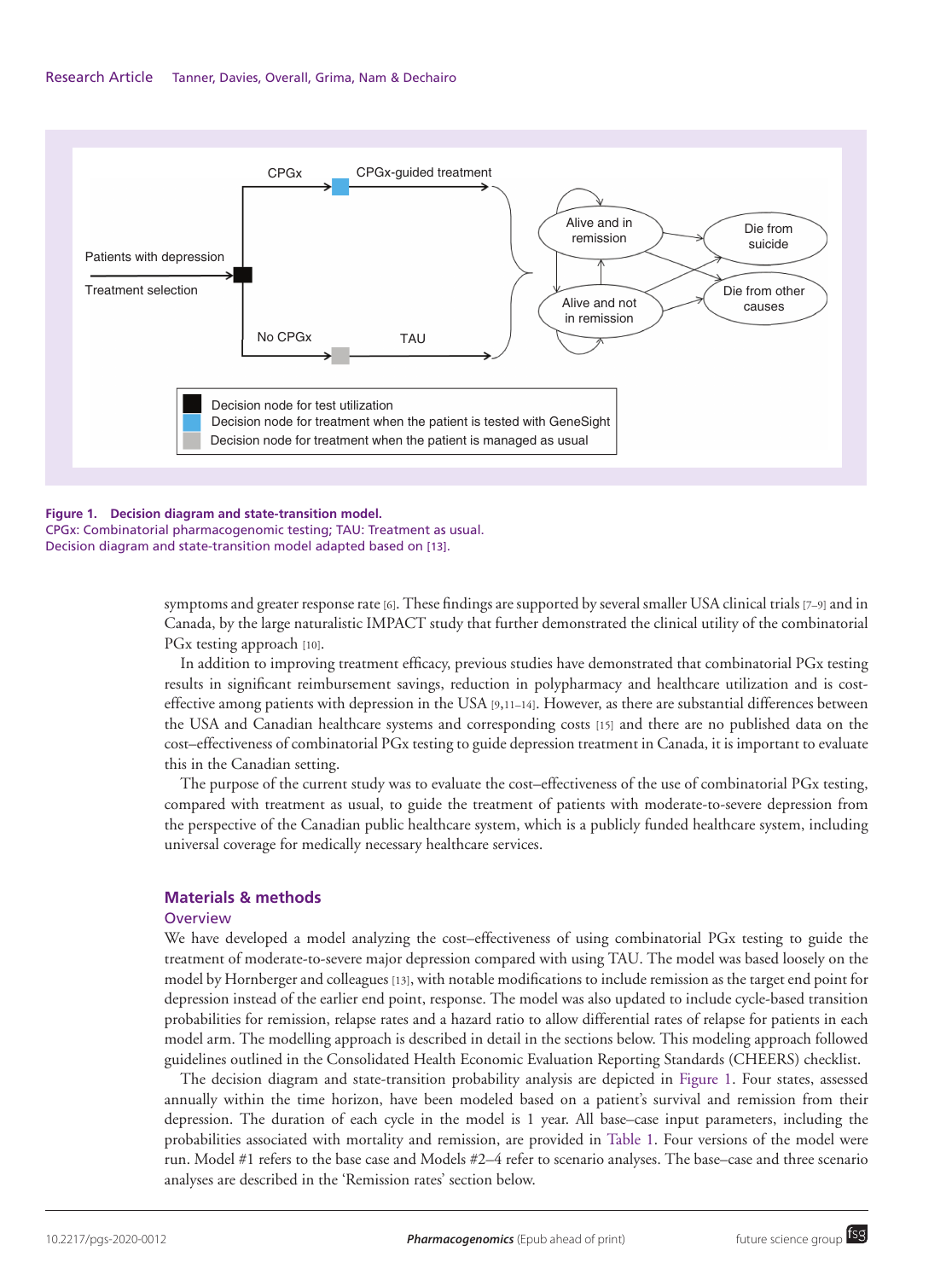| Table 1. Base-case values and model input parameters.                     |                            |           |  |  |  |  |  |  |  |
|---------------------------------------------------------------------------|----------------------------|-----------|--|--|--|--|--|--|--|
| <b>Analysis parameters</b>                                                | <b>Value</b>               | Ref.      |  |  |  |  |  |  |  |
| <b>Test characteristics</b>                                               |                            |           |  |  |  |  |  |  |  |
| Remission rate, TAU <sup>†</sup>                                          | 12.8%, 10.0%, 20.3%, 10.1% | $[6 - 9]$ |  |  |  |  |  |  |  |
| Remission rate, CPGx <sup>†</sup>                                         | 18.9%, 15.1%, 28.4%, 14.9% | $[6-9]$   |  |  |  |  |  |  |  |
| Relative benefit ratio for remission, CPGx compared with TAU <sup>†</sup> | 1.53, 1.55, 1.47, 1.51     | $[6-9]$   |  |  |  |  |  |  |  |
| Catch-up year (duration of test effect) - remission                       | 3                          | $[16]$    |  |  |  |  |  |  |  |
| Relapse rate, TAU                                                         | 23.3%                      | $[17]$    |  |  |  |  |  |  |  |
| Relapse rate, CPGx                                                        | 9.9%                       | $[17]$    |  |  |  |  |  |  |  |
| Hazard ratio for relapse, CPGx compared with TAU                          | 0.39                       | $[17]$    |  |  |  |  |  |  |  |
| Catch-up year (duration of test effect) - Relapse                         | 3                          | $[16]$    |  |  |  |  |  |  |  |
| <b>Clinical parameters</b>                                                |                            |           |  |  |  |  |  |  |  |
| Starting age of patient                                                   | 32 years old               | $[18]$    |  |  |  |  |  |  |  |
| Relative risk of all-cause mortality, non-remitters                       | 2.31                       | $[4]$     |  |  |  |  |  |  |  |
| Relative risk of all-cause mortality, remitters                           | 1.38                       | [4]       |  |  |  |  |  |  |  |
| Suicide mortality rates, non-remitters                                    | 0.04%                      | $[4]$     |  |  |  |  |  |  |  |
| Suicide mortality rates, remitters                                        | $<$ 0.01%                  | $[4]$     |  |  |  |  |  |  |  |
| Costs (2018 CAD \$)                                                       |                            |           |  |  |  |  |  |  |  |
| <b>CPGx testing</b>                                                       | \$2500                     |           |  |  |  |  |  |  |  |
| Annual direct medical costs, remitters                                    | \$2832                     | [4]       |  |  |  |  |  |  |  |
| Annual direct medical costs, nonremitters                                 | \$10,064                   | $[4]$     |  |  |  |  |  |  |  |
| Annual indirect medical costs, remitters                                  | \$510                      | $[4]$     |  |  |  |  |  |  |  |
| Annual indirect medical costs, nonremitters                               | \$1522                     | $[4]$     |  |  |  |  |  |  |  |
| Utilities (quality of life)                                               |                            |           |  |  |  |  |  |  |  |
| Remission following therapy                                               | 0.83                       | $[3]$     |  |  |  |  |  |  |  |
| Nonremission following therapy                                            | 0.55                       | $[3]$     |  |  |  |  |  |  |  |
| <b>Policy parameters</b>                                                  |                            |           |  |  |  |  |  |  |  |
| Time horizon, years                                                       | 5                          |           |  |  |  |  |  |  |  |
| Discount rate                                                             | 3%                         |           |  |  |  |  |  |  |  |
| $\cdots$                                                                  | $\cdots$                   |           |  |  |  |  |  |  |  |

†Four models were run using different remission rates and RBR for CPGx and TAU. Model 1: Meta-analysis of all four studies (TAU 12.5%, CPGx 18.9%, RBR 1.53). Model 2: Meta-analysis of CPGx blinded RCTs (TAU 10.0%, CPGx 15.1%, RBR 1.55). Model 3: Meta-analysis of CPGx open-label studies (TAU 20.3%, CPGx 28.4%, RBR 1.47). Model 4: Largest blinded CPGx RCT alone (TAU 10.1%, CPGx 14.9%, RBR 1.51). Random effects models were used for all meta-analyses.

CPGx: Combinatorial pharmacogenomic testing; RBR: Relative benefit ratio; RCT: Randomized controlled trial; TAU: Treatment as usual.

# Study population, treatment & time horizon

This analysis focused on patients with moderate-to-severe depression whose antidepressant treatment was guided by combinatorial PGx testing compared with patients whose treatment was unguided, and therefore underwent TAU. The starting age of the patient in this model was 32 years based on the median age of onset for major depressive disorder reported by Kessler *et al.* [18]. Due to the chronic and recurrent nature of major depression and in order to capture both early and downstream costs and savings associated with management of this disease, a lifetime time horizon would be appropriate. However, we selected a conservative time horizon of 5 years, to align with previous analyses by Health Quality Ontario [19].

# Remission rates

In order to quantify remission rates associated with combinatorial PGx-guided treatment and TAU for depression, we conducted meta-analyses of the per-protocol populations of the four published prospective clinical trials of the GeneSight combinatorial PGx testing for depression (Supplementary Figure 1) [6–9]. The methodology used for the meta-analyses was based on the previous meta-analysis of GeneSight conducted by Brown *et al.* [20], where study selection, PRISMA guidelines and assessment of bias were described in detail. The remission rates for combinatorial PGx and TAU derived from the meta-analysis of all four clinical trials are included in Model #1, the base–case model. For the scenario analyses (Models #2–4), remission rates were derived as follows. A second meta-analysis (Model #2) was performed to determine remission rates reported in blinded randomized controlled trials (n = 2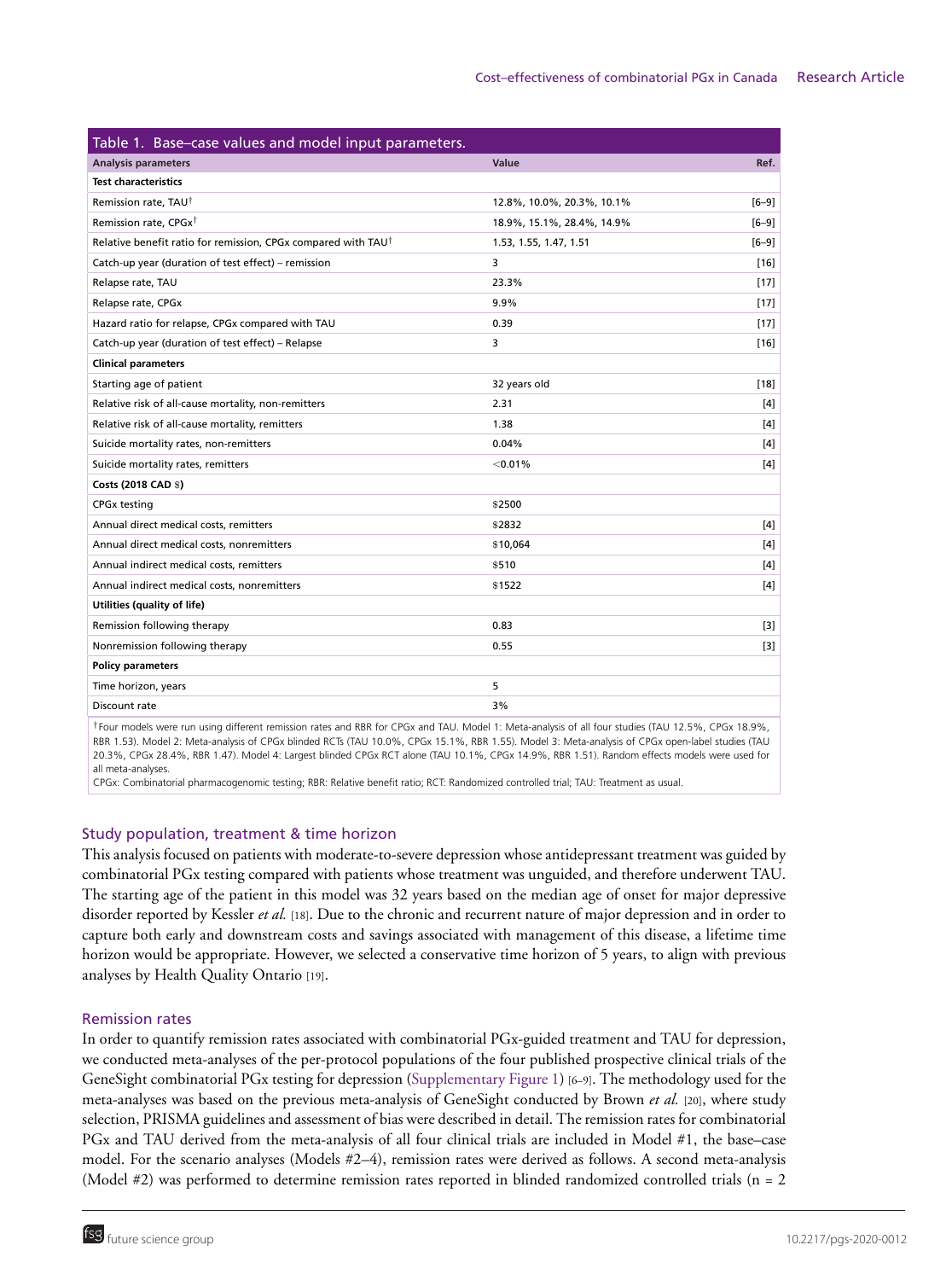studies), where placebo effect has been accounted for [6,9]. A third meta-analysis of the open-label clinical trials (Model #3, n = 2 studies) provided an estimate of remission rates in the real world, where placebo effect is not controlled [7,8]. Finally, for the last scenario analysis (Model #4), we used the remission rates from only one study – the largest (n = 1167) blinded, randomized, controlled trial of combinatorial PGx for depression [6].

The model's output is dependent on both the absolute difference in remission rates between treatment strategies and the relative benefit of one strategy over the other. Therefore, a random effects model was used for all metaanalyses to weight the remission rates from each study and derive the relative risk (RR) associated with combinatorial PGx testing relative to TAU, referred hereafter as the relative benefit ratio (RBR). The combinatorial PGx group remission rate was calculated from the weighted TAU remission rate and the RBR, using the following formula: remission rate with combinatorial pharmacogenomic testing = 1 - (1 - remission rate TAU)  $\land$  RBR. The formula ensures that the remission rate for the combinatorial PGx strategy cannot exceed 100% no matter how large the RBR gets. All meta-analyses were conducted using the 'meta' package in R software version 3.5.0 (R Foundation for Statistical Computing, Vienna, Austria). Aside from remission rate and RBR, all other parameters were identical for the base–case scenario of the four models.

It was assumed that the relative benefit of the combinatorial PGx testing strategy over TAU in terms of remission rate would persist for 3 years, as the pharmacological treatment effect over placebo has been reported to persist up to 36 months according to a systematic review of randomized trials of continued antidepressant treatment [16]. Therefore, in our model, after 3 years, the relative benefit of combinatorial PGx testing ended and patients in both arms experience a similar probability of achieving remission.

## Relapse rates

The rate of relapse following remission was determined for the combinatorial PGx group using unpublished data from the Genomics Used to Improve DEpression Decisions (GUIDED) clinical trial (NCT02109939). Of note, the primary outcomes from this trial have been published by Greden *et al.* [6]. At 24 weeks following treatment guided by combinatorial PGx testing, 9.1% of patients relapsed after previously achieving remission from their depression. We were unable to determine the relapse rate at 24 weeks for the TAU arm in the same clinical trial because this group was unblinded at week 12 and therefore was able to use the combinatorial PGx test report to guide treatment for weeks 12–24 of the study. Instead, our model used the TAU relapse rate of 23.3%, reported in a systematic review of antidepressant clinical trials by Sim *et al.* [17]. A hazard ratio (HR) of 0.39 was calculated from the combinatorial PGx and TAU relapse rates. The relapse rate for the combinatorial PGx strategy was then adjusted using the following formula to ensure that the rate remains between 0 and 1 regardless of the HR: relapse rate with combinatorial pharmacogenomic testing = 1 - (1 - relapse rate TAU)  $\land$  HR. This resulted in a relapse rate of 9.9% in the combinatorial PGx group. The reduced relapse rate in the combinatorial PGx compared with TAU group was projected to last 3 years. Like remission rates, after 3 years the relapse rates in both arms of the model became equal.

## Mortality rates

Mortality rates were estimated from a Canadian study of the clinical and economic burden of depression [4]. The study compared clinical outcomes, healthcare utilization, direct costs and social services costs between a depression and matched-control cohort. For the purpose of our model, the control and depression cohorts served as surrogates for remitters and nonremitters, respectively. Annual suicide mortality rates were <0.01 and 0.04% for remitters and nonremitters, respectively [4]. To estimate the impact of the treatment arm on all-cause mortality risk, the RR was calculated for remitters and nonremitters compared with the general Canadian population [4,21]. The RR of all-cause mortality for remitters and nonremitters was 1.37 and 2.29, respectively.

## **Costs**

The direct and indirect costs included in the analysis were derived from the same Canadian study of the clinical and economic burden of depression [4]. Direct costs consisted of annual hospital, physician and prescription drug costs. Indirect, or social services, costs consisted of annual rent assistance and employment income assistance. In this model, direct and indirect costs accumulated over a patient's lifetime, within the time horizon, whereas the \$2500 combinatorial PGx test price was applied as a one-time cost for that treatment strategy. All costs are reported in 2018 Canadian dollars.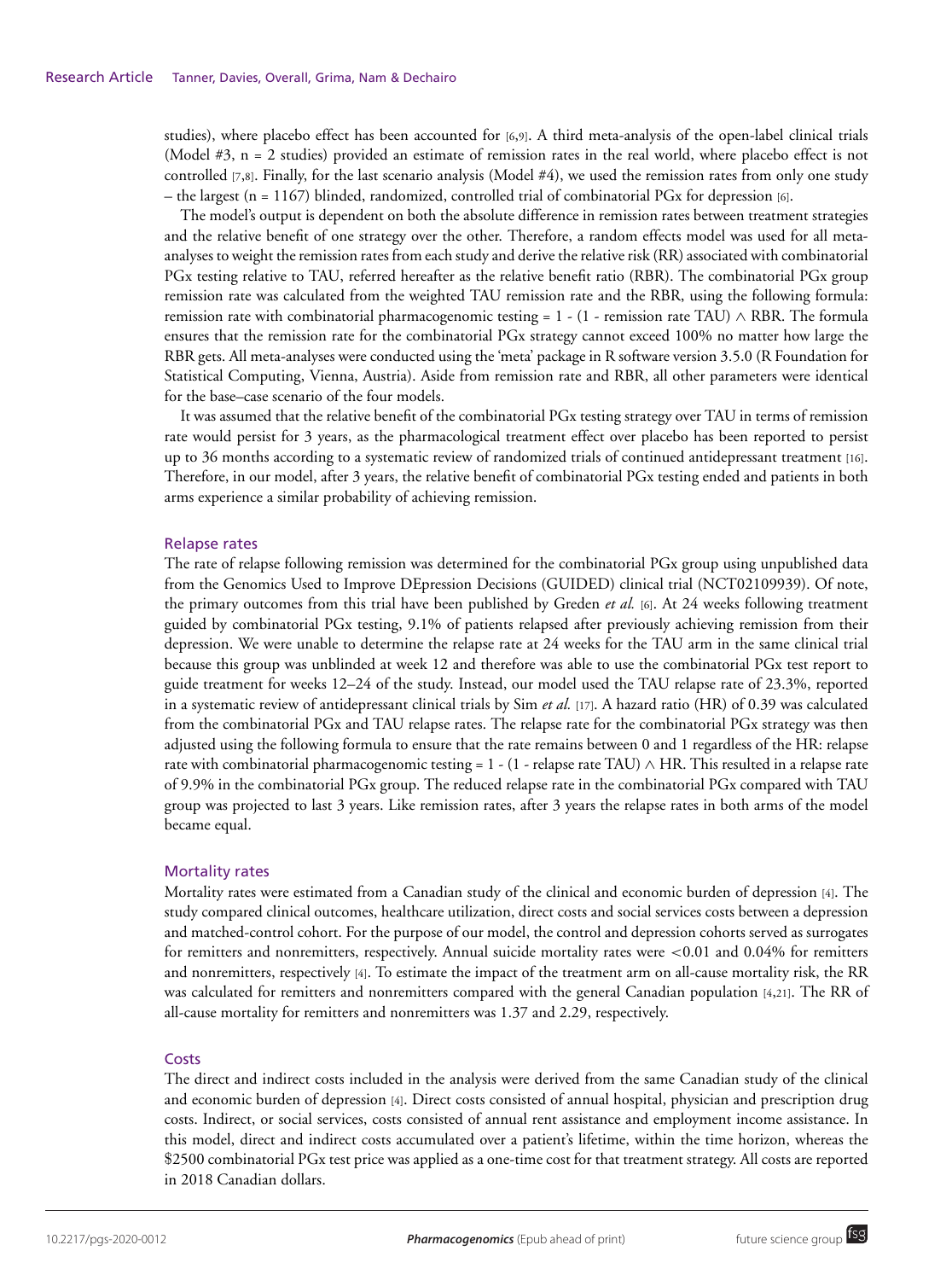| Table 2. Base-case results. |                                                       |                       |            |                                  |                        |                                           |                                                                                   |                          |           |  |  |
|-----------------------------|-------------------------------------------------------|-----------------------|------------|----------------------------------|------------------------|-------------------------------------------|-----------------------------------------------------------------------------------|--------------------------|-----------|--|--|
| Model #                     | <b>Model type</b>                                     | <b>Remission rate</b> |            | <b>Relative</b><br>benefit ratio | <b>OALYs</b><br>qained | Difference in<br>total costs <sup>‡</sup> | <b>ICER (incremental cost/QALY</b><br>$q$ ained) <sup><math>\ddagger</math></sup> | Conclusion               | Ref.      |  |  |
|                             |                                                       | $CPGx^{\dagger}$      | <b>TAU</b> |                                  |                        |                                           |                                                                                   |                          |           |  |  |
|                             | Meta-analysis of all four<br>CPG <sub>x</sub> studies | 18.9%                 | 12.8%      | 1.53                             | 0.168                  | $-$ \$2431                                | $-$ \$14,454/QALY                                                                 | Dominant.<br>cost-saving | [6,7,8,9] |  |  |
| $\overline{2}$              | Meta-analysis of CPGx<br>blinded RCTs                 | 15.1%                 | 10.0%      | 1.55                             | 0.149                  | $-$ \$1878                                | $-$ \$12,580/QALY                                                                 | Dominant.<br>cost-saving | [6, 9]    |  |  |
| 3                           | Meta-analysis of CPGx<br>open-label studies           | 28.4%                 | 20.3%      | 1.47                             | 0.190                  | -\$3056                                   | $-$ \$16,124/QALY                                                                 | Dominant.<br>cost-saving | [7,8]     |  |  |
| 4                           | Largest blinded CPGx RCT<br>alone                     | 14.9%                 | 10.1%      | 1.51                             | 0.143                  | $-$ \$1687                                | $-$ \$11,816/QALY                                                                 | Dominant.<br>cost-saving | [6]       |  |  |

†Remission rate for CPGx treatment group was calculated as follows: CPGx remission rate <sup>=</sup> 1 - (1 - TAU remission rate) <sup>∧</sup> relative benefit ratio.

‡Negative (-) values indicate lower costs in the CPGx relative to TAU group.

CPGx: Combinatorial pharmacogenomic testing; ICER: Incremental cost–effectiveness ratio; QALY: Quality-adjusted life year; RCT: Randomized controlled trial; TAU: Treatment as usual.

# **Utilities**

Quality adjusted life years (QALYs), a standardized measure of the quality and quantity of life lived used to quantify the value of the intervention, were derived from utility values for patients with major depression who are in remission (0.83) compared with the baseline score for patients with major depression (0.55), representing patients who are not in remission [3]. Utility scores can range from 0 to 1, signifying the health states of death to perfect health. The QALYs were calculated as the utility-weighted sum of the probability of being in remission or not in remission for each treatment strategy, across the 5-year time horizon. A discount rate of 3% was applied to all costs and health outcomes.

QALYs and incremental costs are used to calculate the incremental cost–effectiveness ratio (ICER), which is a standardized measure used to evaluate the economic value of one intervention over another. The ICER is equal to the incremental cost divided by QALYs.

#### Sensitivity analyses

One-way sensitivity analyses were performed separately for all four models. All base–case parameters were varied individually to determine their influence on incremental cost difference and ICER for the combinatorial PGx strategy compared with TAU. The range was set to  $\pm 25\%$  of the mean for all parameters except for those measured in years, where the range was  $\pm 2$  full years. A probabilistic sensitivity analysis was also performed for each of the four models using PyMC3, a probabilistic programming module for Python (PyMC3 version 3.7; Python version 3.7.3). Realistic probability distributions were defined for each model parameter (Supplementary Table 2) and simulations were run based on the parameter values sampled from the underlying distribution using Markov chain Monte Carlo sampling. In this study, 10,000 simulations were performed for each of the four models and outcome metrics were assessed across the ensemble of simulations.

#### **Results**

## Base–case & scenario analyses

The results of the four models are provided in Table 2. In the base–case model, the combinatorial PGx strategy was associated with a 1.53-times greater remission rate and patients were projected to gain 0.17 QALYs (2.02 months), relative to the TAU strategy. After accounting for the price of the test, the combinatorial PGx strategy saved \$2431 compared with TAU. The negative ICER demonstrated that the combinatorial PGx treatment strategy was dominant over the TAU strategy, as it was both more efficacious and cost-saving in all scenarios.

The same trends were observed in the scenario analyses (Models #2–4). The relative benefit of the combinatorial PGx treatment strategy ranged from 1.47–1.55, resulting in a projected gain of 0.14–0.19 QALYs (1.72–2.28 months) relative to the TAU strategy. After accounting for the price of the test, the combinatorial PGx strategy saved \$1687–3056 compared with TAU. According to the ICERs for the three models, the combinatorial PGx treatment strategy remained dominant over the TAU strategy.

## Sensitivity analyses

One-way sensitivity analyses were performed separately for the four models (Figure 2, Supplementary Figure 2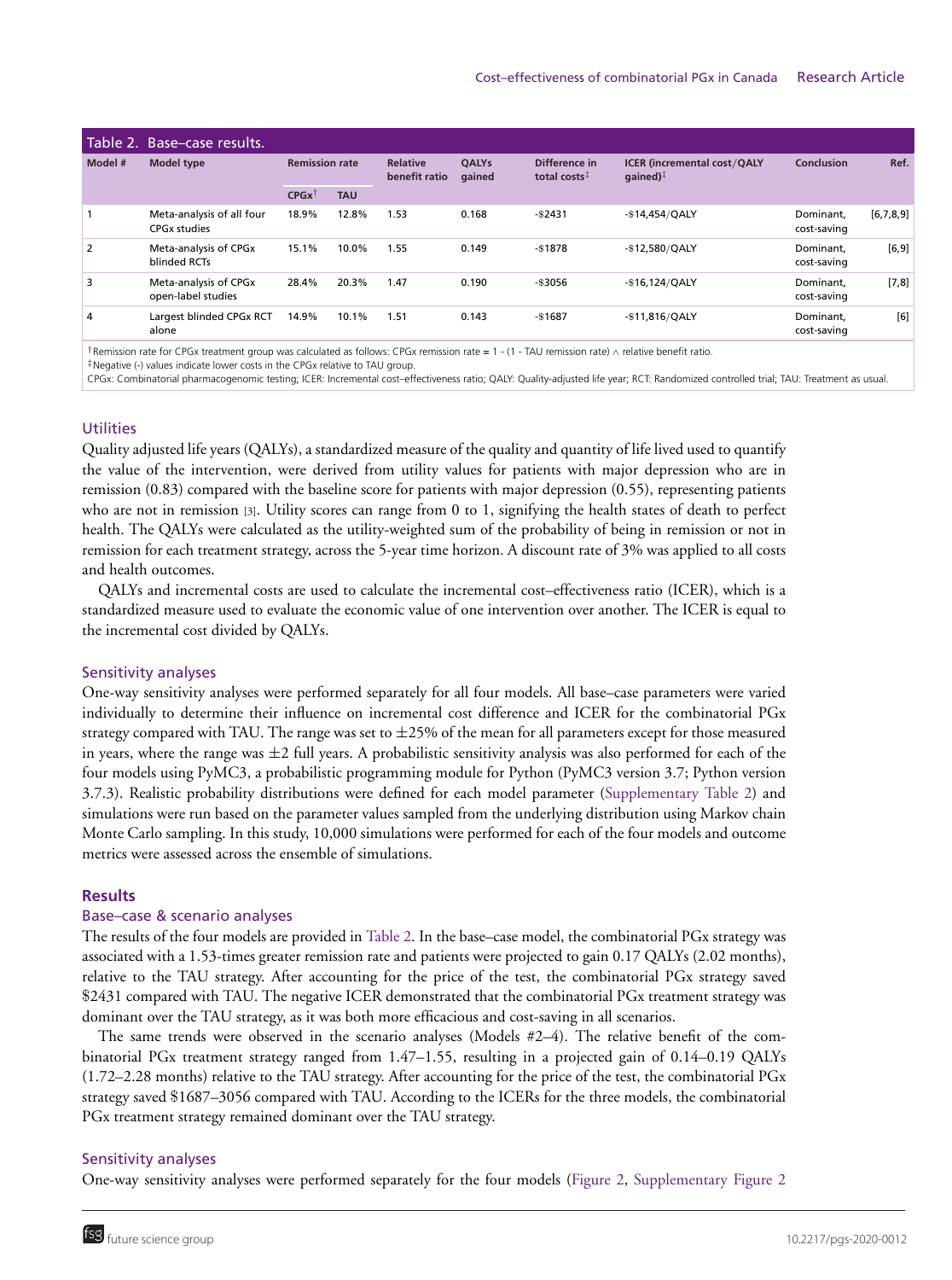

**Figure 2. Tornado diagram for difference in total costs between combinatorial pharmacogenomic testing and treatment as usual based on one-way sensitivity analysis.** Negative values indicate lower costs in the CPGx relative to TAU group. The cost of the test was included. Analysis refers to Model #1, the meta-analysis of all four CPGx studies. CPGx: Combinatorial pharmacogenomic testing; TAU: Treatment as usual.

& Supplementary Table 1). In all models, the incremental costs and ICERs were most sensitive to changes in the remission rate in the combinatorial PGx group and second, to variation in the RBR of the combinatorial PGx treatment strategy over TAU. In Models #1, 2 and 4, the combinatorial PGx strategy was dominant over the TAU strategy and the ICER remained cost-saving (negative cost per QALY gained) when varying more than 90% of the input parameters (20/22 parameters). The two scenarios where the combinatorial PGx strategy was more costly, but still more effective, than the TAU strategy were when the combinatorial PGx remission rate and the RBR took their lower limits. For Model #1, this resulted in incremental costs for the combinatorial PGx strategy compared with the TAU strategy of \$284 when remission rate took the lower limit and \$64 when the RBR took the lower limit. For Model #2, the combinatorial PGx incremental costs were \$490 and 356, respectively, when remission rate and RBR took the lower limit. For Model #4, the incremental costs for the same scenarios were \$649 when remission rate took the lower limit and \$527 when the RBR took the lower limit. In Model #3, the combinatorial PGx strategy was dominant over the TAU strategy when varying more than 95% of the parameters (21/22 parameters). In the one higher cost scenario, the incremental cost of the combinatorial PGx strategy relative to TAU was \$124. This occurred when remission rate in the combinatorial PGx group took the lower limit. In all four models, The ICERs remained below the willingness to pay (WTP) threshold of \$50,000/QALY when varying all input parameters.

These sensitivity analyses were limited to a range of 2 to 7 years for the time horizon. However, should a lifetime time horizon of 50 years be employed in our model, the difference in QALYs, cost savings and ICERs change by up to 32, 66 and 26%, respectively, where combinatorial PGx further dominates the TAU strategy.

A probabilistic sensitivity analysis was run for the four models (Figure 3, Supplementary Figure 3 & Supplementary Table 2). The difference in total costs, or incremental cost, and difference in QALYs are depicted using scatter plots. The northwest, northeast, southwest and southeast quadrants of the scatter plots represent the four planes of cost–effectiveness, indicating neither effective nor cost-saving, effective but not cost-saving, not effective but cost-saving and both effective and cost-saving, respectfully. In all models, the combinatorial PGx treatment strategy dominated the TAU strategy for the majority of simulations (70.3–93.0%). That is, the combinatorial PGx treatment strategy was both more effective and cost-saving (southeast quadrant) than the TAU strategy. The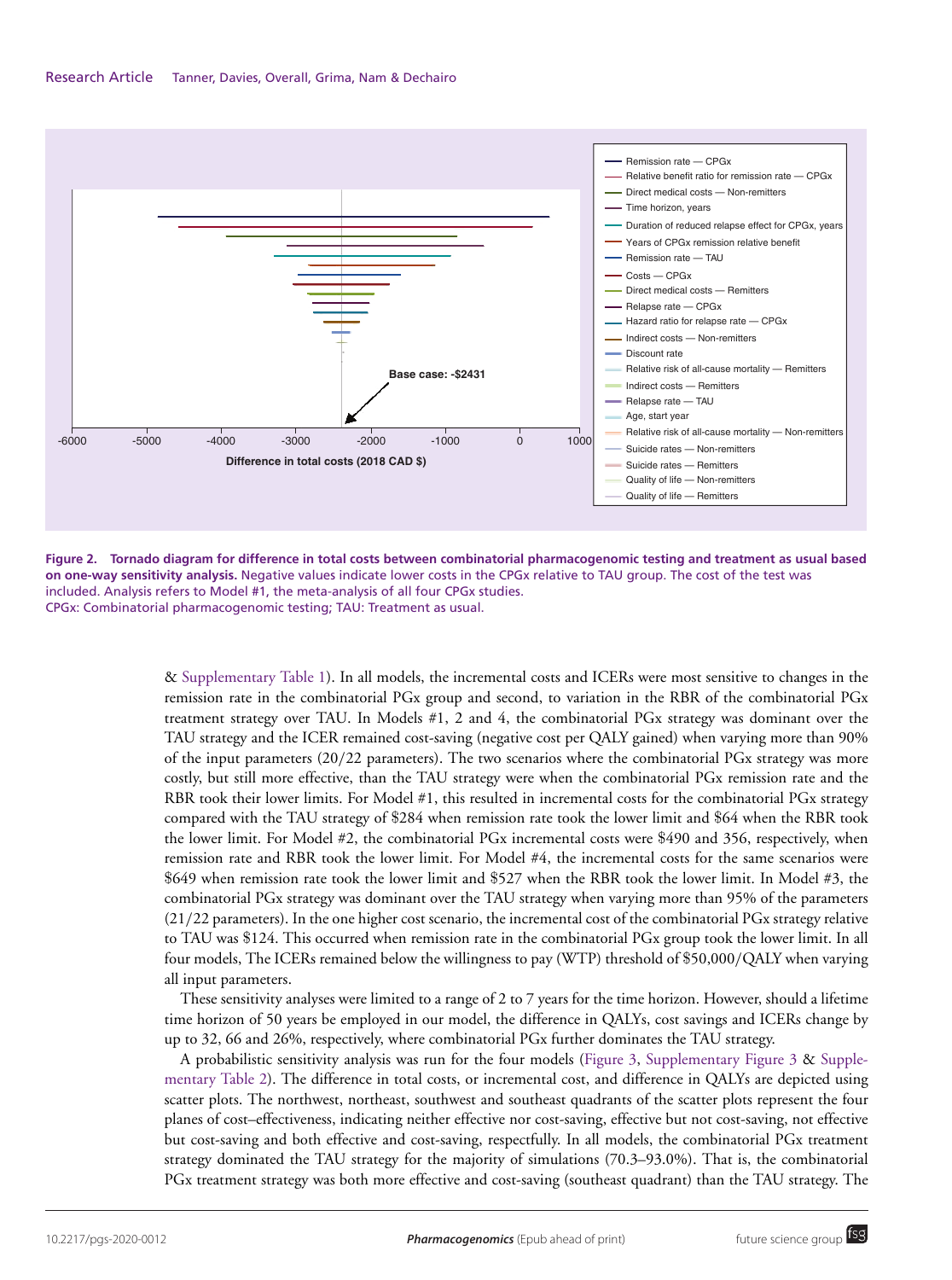

**Figure 3. Scatter plot of difference in total costs and difference in effects estimated through probabilistic sensitivity analysis.** Probabilistic sensitivity analysis simulations are represented by blue points. The diagrams in the margins represent the univariate distributions. The red line indicates the base case value and the grey line indicates zero. Analysis refers to Model #1, the meta-analysis of all four CPGx studies.

CPGx: Combinatorial pharmacogenomic testing; dCOST: Difference in total cost; dQALY: Difference in quality adjusted life year; QALY: Quality adjusted life year; TAU: Treatment as usual; WTP: Willingness to pay.

probability of combinatorial PGx treatment being cost-effective at the WTP threshold of \$50,000 for all four models is 94.5–96.7%.

# **Discussion**

In the base–case model and scenario analyses, combinatorial PGx dominated the TAU strategy, indicating that it is not only more efficacious but also cost-saving, supporting use in clinical practice. The ICERs derived from the base case model and scenario analyses remained well below the common cost–effectiveness threshold of \$50,000 when varying any of the parameters in the one-way sensitivity analyses. The parameter that had the greatest impact on the model when varied in one-way sensitivity analyses was the remission rate associated with combinatorial PGx-guided treatment. When remission rate took the lower limit, the combinatorial PGx strategy was associated with \$124–649 higher costs than the TAU strategy, while ICERs remained well below \$50,000. Based on the probabilistic sensitivity analysis for all four models, there was greater than 94% probability of combinatorial PGx being cost effective within the WTP threshold of \$50,000, indicating the robustness of this model. Furthermore, the relative improvement in remission rates for the combinatorial PGx treatment approach compared with TAU is consistent across the different types of studies, despite the differences in remission rates between the RCT and open-label studies. All four models demonstrated a similar 50% improvement in remission rate for combinatorial PGx compared with TAU, strengthening the validity of the base-case model and the remission rates used therein.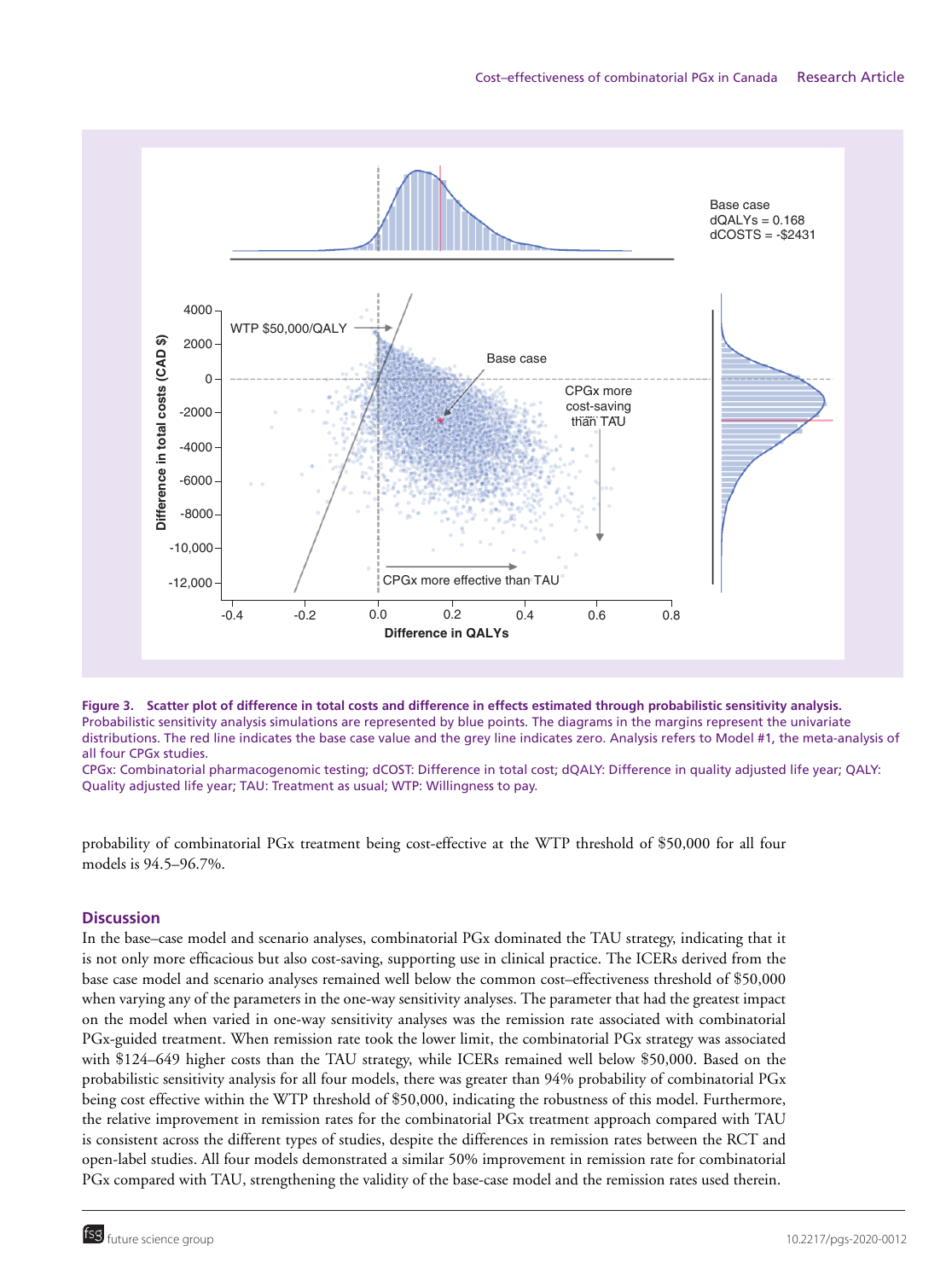In order to put these findings into perspective, the cost–effectiveness of combinatorial PGx-guided treatment could be considered in relation to other treatment approaches for depression that are available in Canada. For example, Health Quality Ontario, a provincial organization that conducts health technology assessments and provides public funding recommendations to the Ontario Ministry of Health and Long-Term Care, has published cost–effectiveness analyses of repetitive transcranial magnetic stimulation, internet cognitive behavioral therapy and group and individual psychotherapy for depression, compared with standard care [19,22,23]. These models produced ICERs ranging from \$3,715 to \$98,242 per QALY and all three treatment approaches were given positive funding recommendations for use when patients with depression met prespecified criteria. In comparison, the combinatorial PGx-guided treatment approach yielded significantly lower ICERs ranging from -\$11,861 to -16,124 per QALY gained, with the probability of cost–effectiveness ranging from 94.5–96.7% at a WTP threshold of \$50,000 per QALY gained or 89.4–96.6% at a WTP threshold of \$20,000 per QALY gained. These results are one piece of evidence in which combinatorial PGx testing to guide depression treatment demonstrates cost savings for the public payer.

Furthermore, emphasis should be placed on novel treatment approaches that are efficacious in both primary care and psychiatric care settings. In Canada, the number of practicing psychiatrists is decreasing and the unmet need for psychiatric services is increasing [24]. A Canadian study of use of combinatorial PGx to guide depression treatment among primary care providers and psychiatrists demonstrated clinical utility in both physician groups, with the greatest improvement among patients whose treatment was provided by their primary care provider [10]. Optimizing the treatment of depression in primary care could increase psychiatrists' capacity to focus on the most severely ill patients. Therefore, given that the combinatorial PGx treatment strategy is effective in multiple treatment settings and is projected to be cost saving for provincial governments, this may be one approach to reduce wait times for specialists in Canada.

Another cost–effectiveness analysis [25] has demonstrated the cost–effectiveness of PGx testing among n = 261 patients with moderate-to-severe depression. As the current study modeled the impact of combinatorial PGx on  $n = 1,425$  patients with depression achieving remission, the results cannot be directly compared with the model by Groessl *et al.*, where n = 261 patients were included and the target end point was response.

There were several limitations to the modeling approach used in this cost–effectiveness analysis. First, as longterm economic data associated with combinatorial PGx testing for depression were not available in the Canadian healthcare setting, the current study used an indirect assessment of costs associated with combinatorial PGx-guided depression treatment compared with TAU. We applied remission rates from the literature to Canadian costs associated with depression from the literature in order to derive costs associated with each treatment strategy. Moreover, the depression-related costs used in the model were mainly direct costs associated with the treatment of depression (hospital, physician and prescription drug costs), whereas indirect costs were limited to select social services (rent assistance and employment income assistance). Additional indirect costs that could be considered in future cost–effectiveness modeling include disability, absenteeism and lost productivity associated with depression, which are associated with a significant burden on Canada's economy of approximately \$32 billion annually [2].

Furthermore, this study is limited by assumptions made when empirical data were not available. For example, where long-term durability data were unavailable, we projected a 3-year relative benefit of combinatorial PGx over TAU. This was based on the duration of benefit of pharmacotherapy [16] and mirrored the previously published US cost–effectiveness model of combinatorial PGx for depression [13].

This study may also be limited by the use of a 5-year time horizon, which may underestimate the long-term costsavings associated with combinatorial PGx-guided treatment of depression. Both the National Institute for Health and Care Excellence (NICE) and the Canadian Agency for Drugs and Technologies in Health (CADTH) guidelines for economic evaluations recommend a time horizon that is long enough to capture all important differences in costs or outcomes between the two treatment strategies [26,27]. In addition, when a treatment strategy may influence mortality, the recommended time horizon is the patient's lifetime [28]. When using a lifetime time horizon of 50 years in an exploratory analysis within the current model, the difference in QALYs, cost savings and ICERs changed by up to 32, 66 and 26%, respectively, where combinatorial PGx further dominates the TAU strategy. However, using the lifetime perspective can create analytical challenges where highly uncertain extrapolations are used. Therefore, for the purpose of this cost–effectiveness assessment, we selected a conservative 5-year time horizon for our primary analysis, as indicated in a recent Health Technology Assessment of psychotherapy for depression and anxiety by Health Quality Ontario [19].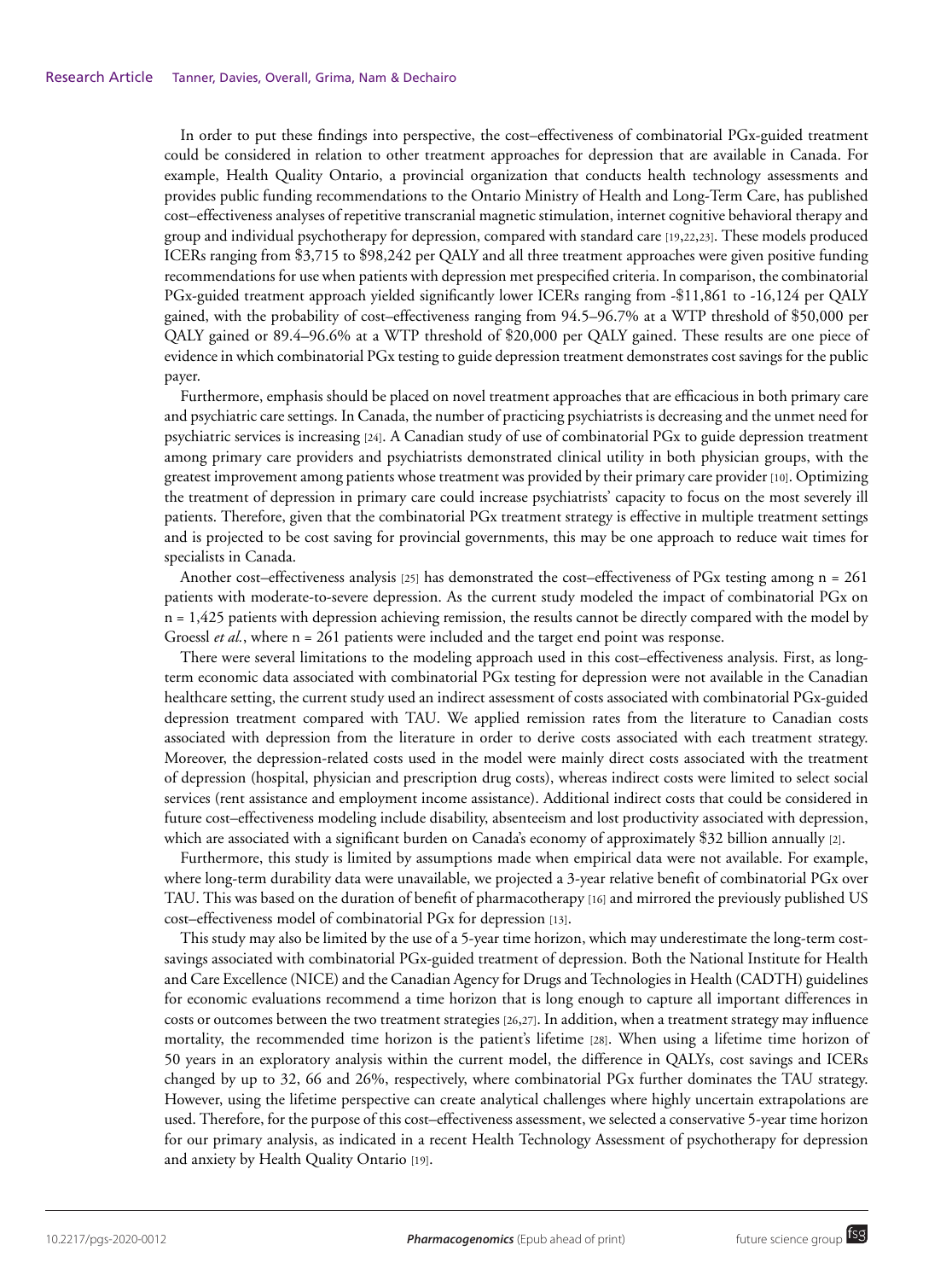Additionally, we conservatively selected a discount rate of 3%, instead of the 1.5% discount rate suggested by NICE and the CADTH for economic analyses [27]. However, when the model was re-run with the 1.5% discount rate, there was little impact on the model output and the incremental costs, QALYs and ICERs further favored combinatorial PGx over TAU.

At last, the relapse rates associated with each treatment strategy used in the model were derived from different studies. The relapse rate for patients using the combinatorial PGx treatment strategy was derived from unpublished data from the GUIDED clinical trial, whereas relapse for patients using the TAU strategy was reported in a systematic review of antidepressant clinical trials by Sim *et al.* [17]. As there will inevitably be differences in study design, the relapse rates are simply estimates for the two treatment strategies and sensitivity analyses are particularly important in this situation. When relapse rates were varied in one-way sensitivity analyses, the resulting incremental costs and the ICERs remained lower than -\$10,000 (i.e., cost saving). Extending this further, when the combinatorial PGx relapse rate was increased by 100%, all ICERs remained below -\$5000, signifying that even at the upper limit of relapse, the model remains cost saving.

## **Conclusion**

The present study examined the cost–effectiveness of using combinatorial PGx testing to guide the treatment of depression compared with treatment as usual. The combinatorial PGx treatment strategy was more efficacious (gain in QALYs) and less costly (negative incremental costs) compared with the TAU strategy for depression. With the support of one-way and probabilistic sensitivity analyses, we conclude that combinatorial PGx testing is cost– effective compared with TAU for patients with moderate-to-severe depression from the perspective of the Canadian public healthcare system. Considering that approximately 1.6 million Canadians have reported unmet or only partially met mental healthcare needs [29], our approach for treating mental illness, including depression, requires improvement and greater investment. However, in Canada, mental health accounts for 7.2% of total government health expenditures, which, in the international context, is less than most developed countries [30]. According to this cost–effectiveness analysis, investing in the use of combinatorial PGx testing to guide the treatment of depression is projected improve patient outcomes and quality of life, as well as provide cost-savings for the Canadian public healthcare system.

#### Summary points

- Better treatment approaches for depression are needed in order to increase patients probability of achieving remission and decrease the time to such an outcome. One approach that can be used to improve depression treatment is pharmacogenomic testing.
- Combinatorial pharmacogenetic testing is a third generation of pharmacogenetic testing where multiple pharmacokinetic and pharmacodynamic gene–drug interactions are weighted and counterbalanced. This approach is distinct from the first-generation single-gene tests or the second-generation tests of multiple gene–drug interactions and therefore, merits its own assessment of efficacy and economic utility.
- Determining the cost–effectiveness of new healthcare technologies is vital for decision makers and for implementation of the technology.
- From the Canadian public payer perspective, we assessed the cost–effectiveness of using combinatorial pharmacogenetic testing to guide the treatment of depression.
- Using combinatorial pharmacogenetic testing to guide depression treatment, patients are projected to gain 0.14–0.19 quality adjusted life years (approximately 2 months) compared with using treatment as usual, across a 5-year time period.
- Combinatorial pharmacogenetic testing is projected saved the public payer CAD \$1687–3056 compared with treatment as usual, over 5 years.
- Combinatorial pharmacogenetic testing is both cost saving and cost-effective, with projected incremental cost–effectiveness ratios ranging from -\$11,861 to -\$16,124/quality adjusted life year gains.
- These findings add to the body of evidence demonstrating that combinatorial pharmacogenetic testing is more efficacious and less costly compared with treatment as usual for depression.

www.futuremedicine.com/doi/suppl/10.2217/pgs-2020-0012<br>Supplementary data To view the supplementary data that accompany this paper please visit the journal website at:

#### Financial & competing interests disclosure

This study was fully funded by Assurex Health (now Myriad Neuroscience). Funding during manuscript preparation was supported by Assurex Health and a Mitacs Elevate Postdoctoral Fellowship (JA Tanner). JA Tanner, PE Davies, CC Overall and BM Dechairo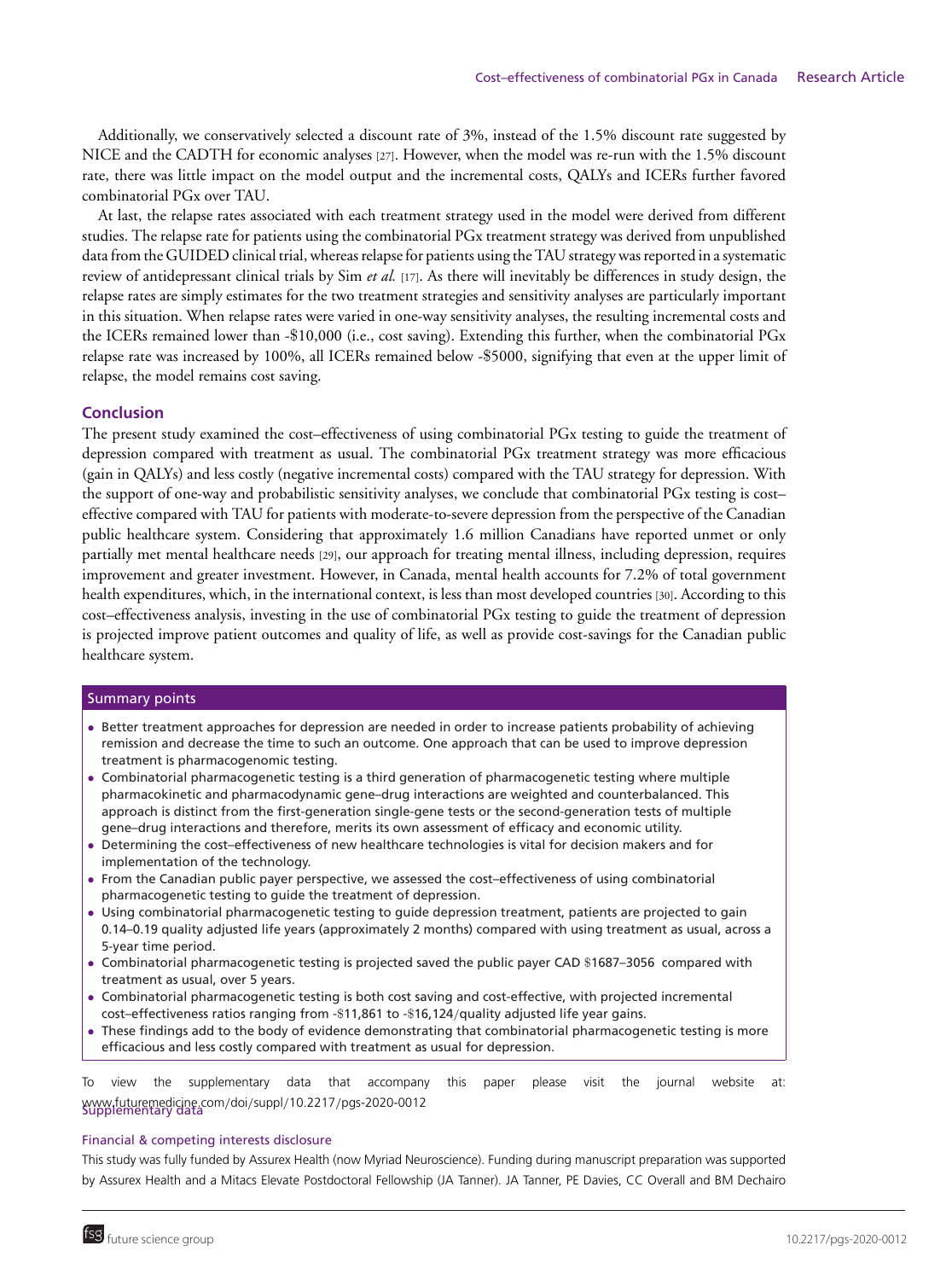were employed by Assurex Health/Myriad at the time of the study. The authors have no other relevant affiliations or financial involvement with any organization or entity with a financial interest in or financial conflict with the subject matter or materials discussed in the manuscript apart from those disclosed.

No writing assistance was utilized in the production of this manuscript.

#### Open access

This work is licensed under the Attribution-NonCommercial-NoDerivatives 4.0 Unported License. To view a copy of this license, visit<http://creativecommons.org/licenses/by-nc-nd/4.0/>

## **References**

Papers of special note have been highlighted as:  $\bullet$  of interest;  $\bullet\bullet$  of considerable interest

- 1. Steensma C, Loukine L, Orpana H *et al.* Describing the population health burden of depression: health-adjusted life expectancy by depression status in Canada. *Health Promot. Chronic Dis. Prev. Can.* 36(10), 205–213 (2016).
- 2. Stonebridge C, Sutherland G. Healthy brains at work. estimating the impact of workplace mental health benefits and programs (2016). [www.conf erenceboard.ca/temp/62991e2c-3a36-40ea-add2-2332520f c891/8242](https://www.conferenceboard.ca/temp/62991e2c-3a36-40ea-add2-2332520fc891/8242_Healthy-Brains-Workplace_BR.pdf) Healthy-Brains-Workplace BR.pdf
- 3. Mrazek DA, Hornberger JC, Altar CA, Degtiar I. A review of the clinical, economic and societal burden of treatment-resistant depression: 1996–2013. *Psychiatr. Serv.* 65(8), 977–987 (2014).
- **Provides a thorough review of the economic burden of depression in USA, demonstrating the need for better treatments for depression.**
- 4. Tanner J-A, Hensel J, Davies PE, Brown LC, Dechairo BM, Mulsant BH. Economic burden of depression and associated healthcare resource use in Manitoba, Canada. *Can. J. Psych.*doi:10.1177/0706743719895342 (2019).
- **Provides an estimate of the economic burden of depression in Canada, demonstrating the significant burden on the healthcare system and the need for better treatments for depression.**
- 5. Rush AJ, Trivedi MH, Wisniewski SR *et al.* Acute and longer-term outcomes in depressed outpatients requiring one or several treatment steps: a STAR\*D report. *Am. J. Psychiatry* 163(11), 1905–1917 (2006).
- 6. Greden JF, Parikh SV, Rothschild AJ *et al.* Impact of pharmacogenomics on clinical outcomes in major depressive disorder in the GUIDED trial: a large, patient- and rater-blinded, randomized, controlled study. *J. Psychiatr. Res.* 111, 59–67 (2019).
- •• **The largest RCT of combinatorial pharmacogenetic testing to guide depression treatment, reporting the clinical utility and validity of this technology.**
- 7. Hall-Flavin DK, Winner JG, Allen JD *et al.* Utility of integrated pharmacogenomic testing to support the treatment of major depressive disorder in a psychiatric outpatient setting. *Pharmacogenet. Genomics* 23(10), 535–548 (2013).
- •• **One of the early clinical studies of combinatorial pharmacogenetic testing to guide depression treatment.**
- 8. Hall-Flavin DK, Winner JG, Allen JD *et al.* Using a pharmacogenomic algorithm to guide the treatment of depression. *Transl. Psychiatry* 2, e172 (2012).
- •• **One of the early clinical studies of combinatorial pharmacogenetic testing to guide depression treatment.**
- 9. Winner JG, Carhart JM, Altar CA, Allen JD, Dechairo B. A prospective, randomized, double-blind study assessing the clinical impact of integrated pharmacogenomic testing for major depressive disorder. *Discov. Med.* 16, 219–227 (2013).
- •• **One of the early clinical studies of combinatorial pharmacogenetic testing to guide depression treatment.**
- 10. Tanner JA, Davies PE, Voudouris NC *et al.* Combinatorial pharmacogenomics and improved patient outcomes in depression: treatment by primary care physicians or psychiatrists. *J. Psychiatr. Res.* 104, 157–162 (2018).
- 11. Benitez J, Cool CL, Scotti DJ. Use of combinatorial pharmacogenomic guidance in treating psychiatric disorders. *Per. Med.* 15(6), 481–494 (2018).
- 12. Brown LC, Lorenz RA, Li J, Dechairo BM. Economic utility: combinatorial pharmacogenomics and medication cost savings for mental health care in a primary care setting. *Clin. Ther.* 39(3), 592–602.e591 (2017).
- 13. Hornberger J, Li Q, Quinn B. Cost–effectiveness of combinatorial pharmacogenomic testing for treatment-resistant major depressive disorder patients. *Am. J. Manag. Care* 21(6), e357–e365 (2015).
- •• **The first cost–effectiveness model of using combinatorial pharmacogenomic testing to guide depression treatment, projected for the US healthcare system.**
- 14. Winner JG, Carhart JM, Altar CA *et al.* Combinatorial pharmacogenomic guidance for psychiatric medications reduces overall pharmacy costs in a 1 year prospective evaluation. *Curr. Med. Res. Opin.* 31(9), 1633–1643 (2015).
- 15. Ottawa ON. Canadian Institute for Health Information. National Health Expenditure Trends, 1975 to 2018 (2018). https://secure.cihi.ca/f ree [products/NHEX-trends-narrative-report-2018-en-web.pdf](https://www.secure.cihi.ca/free_products/NHEX-trends-narrative-report-2018-en-web.pdf)
- 16. Geddes JR, Carney SM, Davies C *et al.* Relapse prevention with antidepressant drug treatment in depressive disorders: a systematic review. *Lancet* 361(9358), 653–661 (2003).